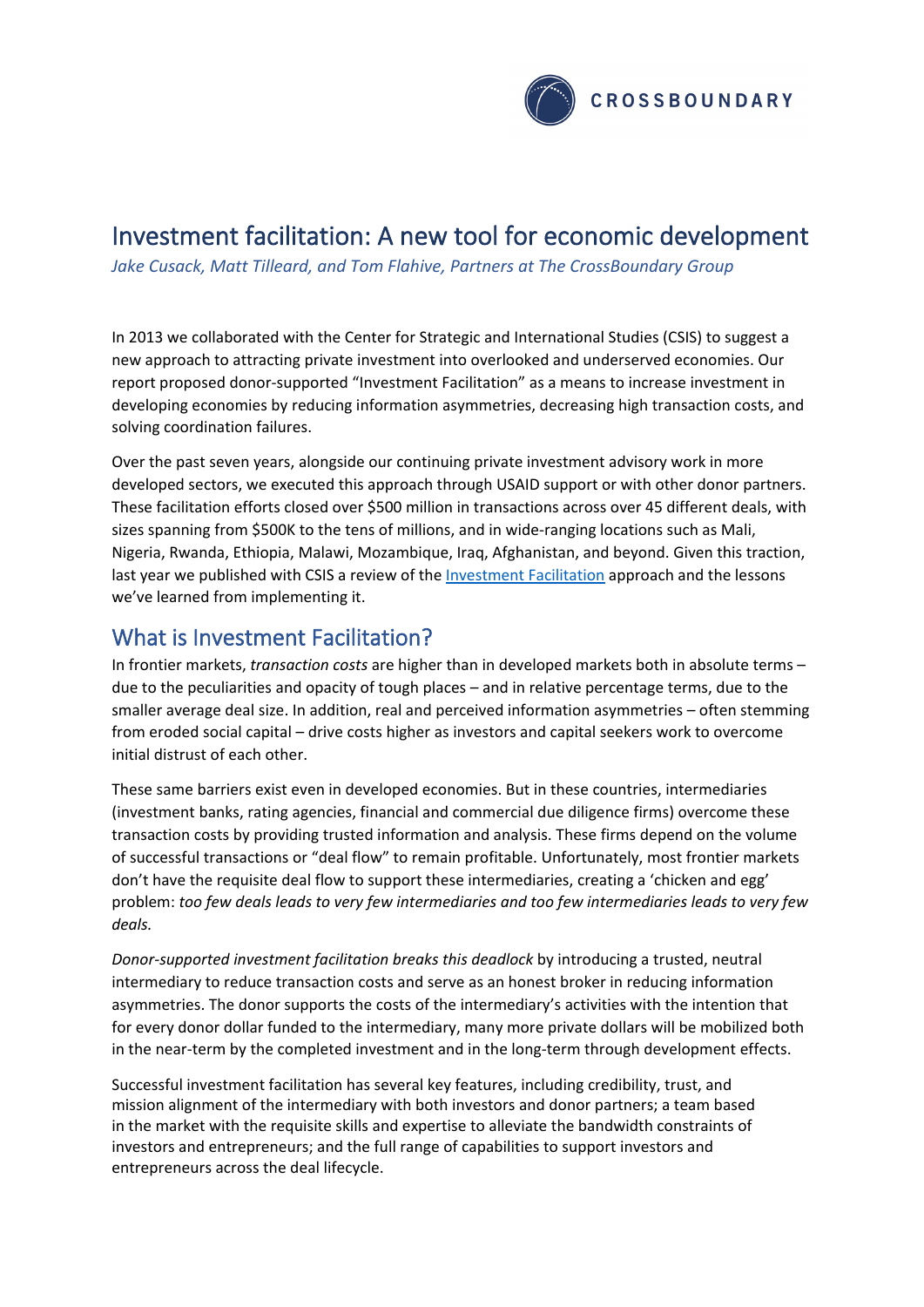

As an example, we worked as the investment facilitation team to support the founder of an East African medical business through their capital raise process. The entrepreneur had previously been forced to buy another investor out of the business due to unfavorable terms, causing the company to incur substantial debt. As a result, the entrepreneur was mistrustful of investors and wary of bringing new ones into the business.

We supported the capital raise process by providing an in-depth valuation perspective, enabling the entrepreneur to evaluate whether the investors' proposal was reasonable. Our team served as an honest broker, offering trusted advice to help the company determine which of the proposed deal terms were market-standard, and which could or should be negotiated to ensure a productive long-term partnership with their investors. The difficult negotiations were helped by the presence of a neutral intermediary that understood the needs of both parties involved. Eventually, the transaction was brought to a successful close. Our role and work helped the entrepreneur overcome his initial distrust, come to the negotiating table with a strong grasp of the issues that mattered to his business and himself, and reach a deal in which he felt confident.

## What have we learned about the approach?

The success of investment facilitation has meant that it is increasingly becoming a part of the standard toolkit for economic development. As the approach scales, our report outlines lessons learned and highlights new opportunities to enhance its impact.

**Patience and persistence are necessary to close the deal.** Without the investment facilitator's ongoing support, financial close is delayed or never realized. Across a sample of 38 successful transactions, we worked an average nine months to reach financial close - but in many cases it took 2-3 years, some even as long as five years. Investment facilitation mandates should be structured with time for the process to work and achieve results.

**Beyond the lead investment facilitation firm, local advisory players should be integrated into the process.** It is only through the successful engagement of local intermediaries, as well as the permanent localization of regional and international players, that the successes of investment facilitation can be institutionalized.

**Investment facilitation is most suited to a regional deployment model.** Given the regional lens of most investors and companies, and the fact that some countries will have periodic macro slowdowns (for instance a contested election), investment facilitation is often most efficiently applied with a regional mandate, with a hub and spoke team approach.

**Transaction work should be in a feedback loop with necessary policy and regulatory reforms.**  Transactions are the point of greatest scrutiny for a country's ability to work with the private sector. Having empirical data from which to suggest policy reforms is critical in markets with poor transparency. By providing tangible examples of where certain policies can prevent economic growth, transactions motivate governments to take action. Feeding this information into policy efforts allows for a virtuous cycle between accelerated policy reform and increased investment in the local economy.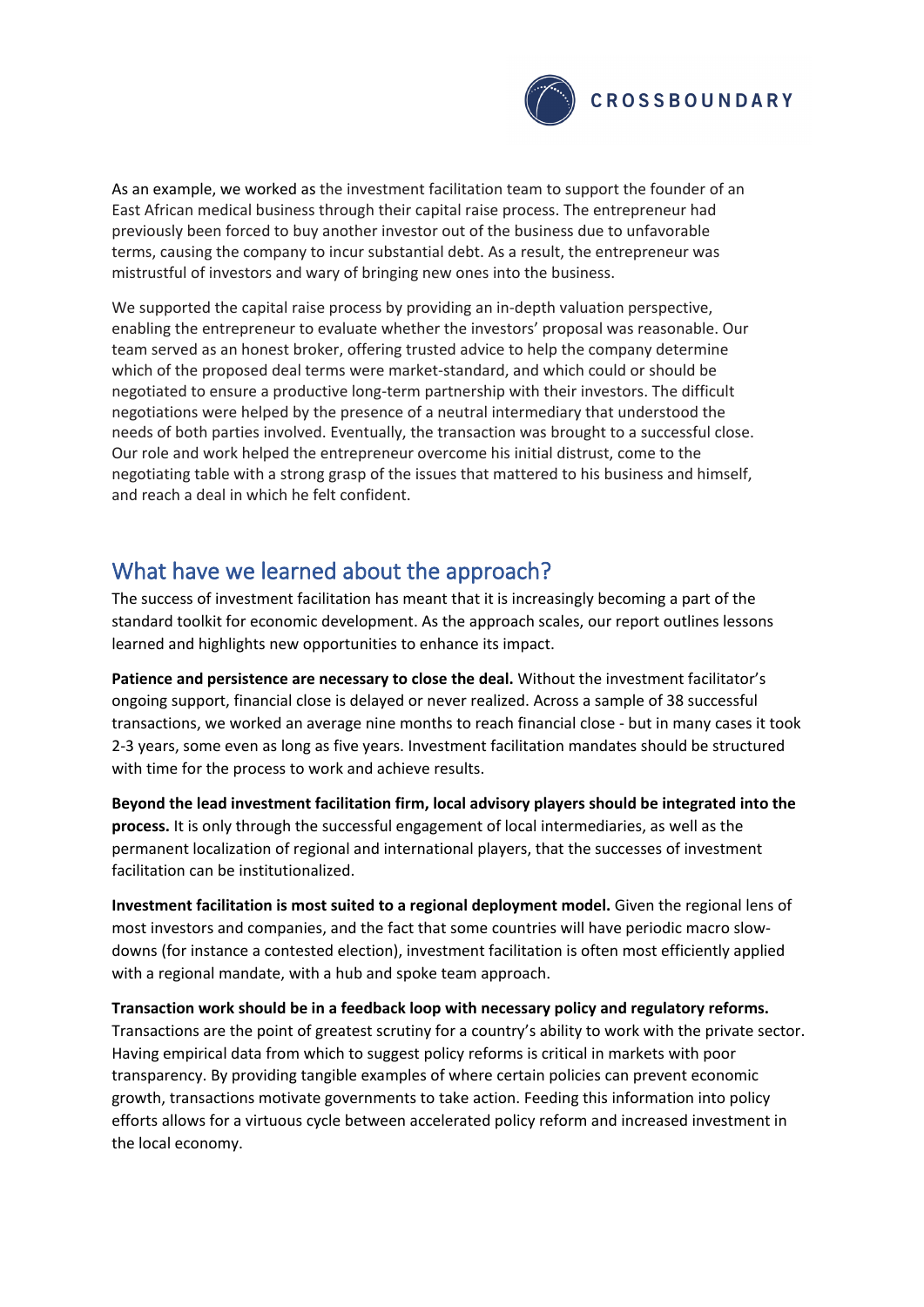

**Investment facilitation can serve the public good.** As noted above, the effects of facilitating go beyond a specific investor and company helped and can benefit sectors and countries as a whole through the path-breaking nature of pioneer transactions and the demonstration effect of others seeing successful investments.

An example from our work under the USAID-backed Mali Investment Facilitation Platform (MIFP) demonstrates this thesis. MIFP was instrumental to the decision of a Europe-based impact investor to start investing in Mali, despite many initially perceived difficulties. Working as transaction advisors under the Platform, we approached the investor to explore interest in extending their coverage to Mali, given their interest in other fragile African countries. We supported the investor in overcoming their information gaps on Mali and completing an analysis of opportunities in SMEs and the microfinance sector. Reassured by the Platform's on-the-ground presence and hands-on approach to supporting projects and sharing information, the impact investor ultimately made credit investments in three MIFP-supported local SMEs.

After the end of our mandate under MIFP, Mali has remained a priority country for this European investor, with three additional investments completed to date, and several other opportunities under consideration. Building on its track record and experience in the region, the impact investor will be launching in 2021 a regional SME-focused fund extending its coverage to Burkina Faso and Guinea. This demonstrated the inherent sustainability of the investment facilitation approach, as after the initial fixed costs of understanding the market and making pioneer commitments have been absorbed, it becomes logical for the investor to extend and deepen their investment presence.

| <b>Investment</b><br><b>Process</b><br><b>Stage</b>                      | <b>Origination</b>                                                                                                                                                                                                                     | <b>Due Diligence</b>                                                                                                                                                                                | <b>Structuring and</b><br><b>Negotiation</b>                                                                                                                                                                 | <b>Value Creation</b><br>and Realization                                                                                                                                                                                    |
|--------------------------------------------------------------------------|----------------------------------------------------------------------------------------------------------------------------------------------------------------------------------------------------------------------------------------|-----------------------------------------------------------------------------------------------------------------------------------------------------------------------------------------------------|--------------------------------------------------------------------------------------------------------------------------------------------------------------------------------------------------------------|-----------------------------------------------------------------------------------------------------------------------------------------------------------------------------------------------------------------------------|
| <b>Investor</b><br>("buy-side")<br>portion of<br>process                 | Scan market and identify<br>pipeline of potential deals                                                                                                                                                                                | Conduct due diligence and<br>fill information gaps                                                                                                                                                  | <b>Choose investment</b><br>instrument and structure                                                                                                                                                         | <b>Close transaction and begin</b><br>value creation                                                                                                                                                                        |
| <b>Example</b><br>Investment<br><b>Facilitation</b><br><b>Activities</b> | • Providing country / sector<br>overview materials<br>• Capital mapping and investor<br>profiling<br>• Developing investment<br>pipelines and profiling<br>opportunities<br>• Analyzing value chain<br>• Market sizing<br>• Networking | • Analyzing market and<br>competitors<br>• Developing business<br>plan and financial<br>model<br><b>Conducting financial</b><br>and commercial due<br>diligence<br>• Holding investor road<br>shows | • Acting as an "honest<br>broker"<br>• Mitigating information<br>asymmetries<br>• Sharing example<br>template legal<br>documents<br>. Researching comparable<br>transactions<br>• Relationship<br>management | • Creating 100-day<br>value creation plan<br>• Providing governance<br>recommendations<br>• Providing status<br>reports<br>• Monitoring<br><b>investments</b><br>• Positioning<br>strategically for<br>follow-on investment |
| Company/<br><b>Project ("sell</b><br>side")<br>portion of<br>process     | Understand universe of<br>available capital options                                                                                                                                                                                    | Pitch and position for<br>investment                                                                                                                                                                | <b>Understand and negotiate</b><br>terms                                                                                                                                                                     | <b>Build business for follow-on</b><br>investment                                                                                                                                                                           |

#### **Example Investment Facilitation Activities**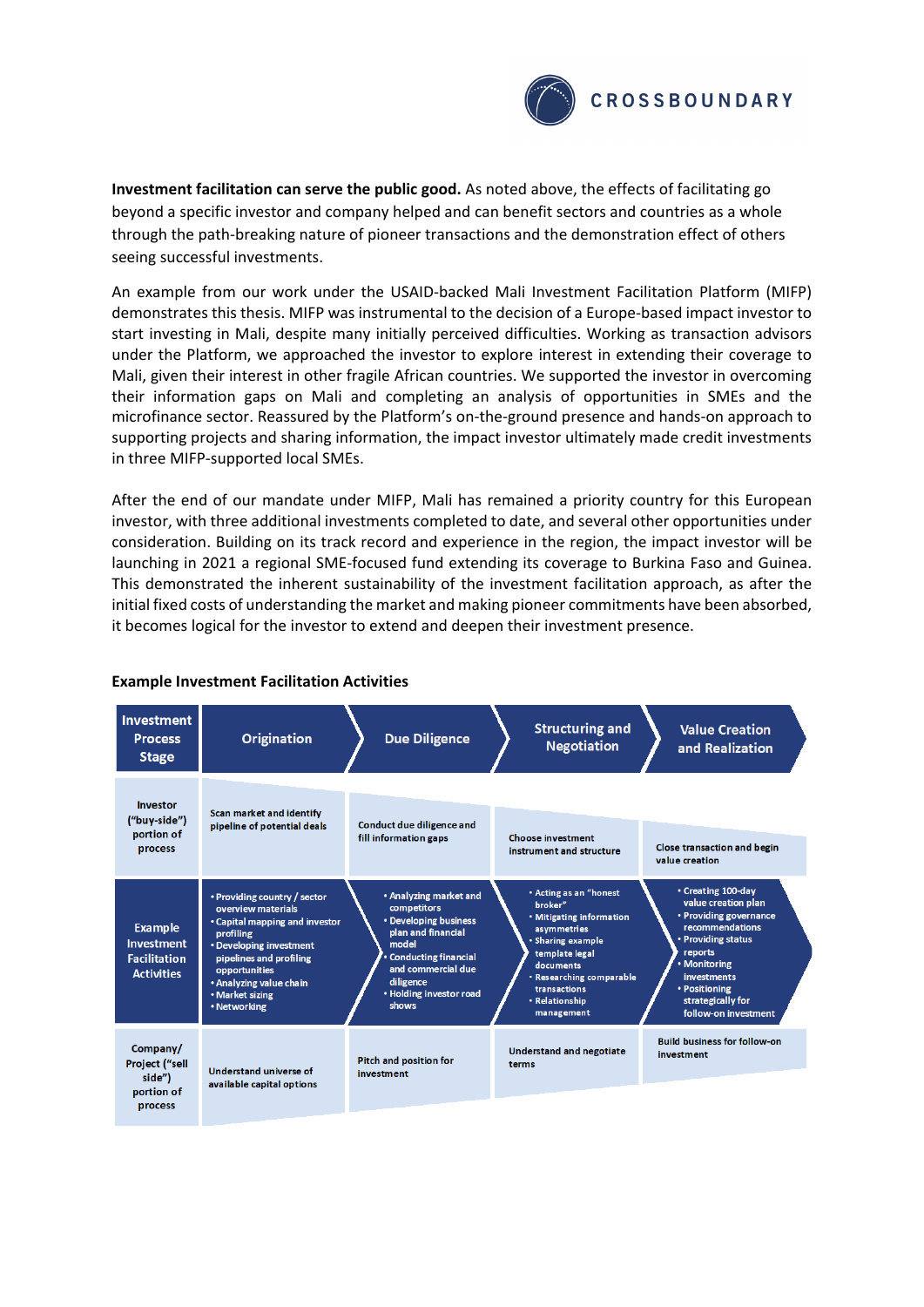

**There is a need for intelligent metrics accompanied by trust and mission alignment.** The success of investment facilitation should be measured by the amount of investment unlocked and the development impact of the transactions, as well as the level of additionality of the facilitation provided. Donors sometimes address this by applying overly strict criteria for selecting transactions, which can be very restrictive and actually slow down development impact.

Instead, donors can provide a more flexible approach to achieve their priorities and to adapt opportunistically to the interests of the private sector. M*ultipliers* of private capital per donor facilitation dollar is a reasonable metric for performance targets (we typically suggest minimum leverage targets of 5-20x). But progress towards these multiplier targets could also incorporate development impact metrics that incentivize support to smaller, high impact, and pioneer transactions. For example, a higher multiplier could be applied to transactions into women led companies or in neglected value chains so that these transactions are more attractive to the facilitator. These nuanced metrics combined with a portfolio approach would allow flexibility to avoid mandating that *every* transaction must meet *every* criterion.

**Payments should be predictable but also have a result-based component.** Transactions in nascent markets are tough for advisors to support commercially because they are too small (so available fees are insufficient), too risky (so advisors cannot be confident of eventual payment), and take a long time (creating a liquidity issue as it may be years between work and the "success" payment of transaction close). Thus, payment for investment facilitation is not as straightforward as simply introducing larger donor-backed success fees but needs to be a combination of predictable deliverable-based payments and performance-based incentives. This will allow intermediaries to take on a portfolio of transactions of different levels of difficulty, providing the long-term support that will allow them to work on riskier and highly catalytic transactions, while still providing strong incentives to ensure that some transactions successfully close.

An example of this is an engagement we are working on through the Haiti USAID INVEST program. Our mandate is not sector or geographically specific, which allows us to take a portfolio approach to transaction support. We are working on transactions across energy, agriculture, manufacturing, financial sector and consumer goods. Predictable payments (not entirely success fee based) allow us to work on deals that could not be supported by purely commercially motivated advisors. Some transactions are highly pioneering and early stage, while others are more mature businesses in sectors that have not traditionally attracted much international investment, like agribusiness.

One such client is an agribusiness in Haiti that works closely with both buyers and smallholder farmers to boost production quality and volumes, efficiently aggregate products, and provide logistical solutions to ensure timely deliveries. The business serves farmers primarily within the peanut value chain, but expanded to new crops, including mango, lime, and moringa in 2016.

We recently facilitated a successful capital raise for the agribusiness — the new funds will be used to 1) expand business operations, 2) increase production and export of a spicy peanut butter consumer product, and 3) construct a moringa processing facility. For the raise, we helped the client to develop and refine its business assumptions, investment marketing materials, and financial model. The level of advisory assistance provided over a long period of time to a small transaction in a difficult market would not have been possible without USAID support.